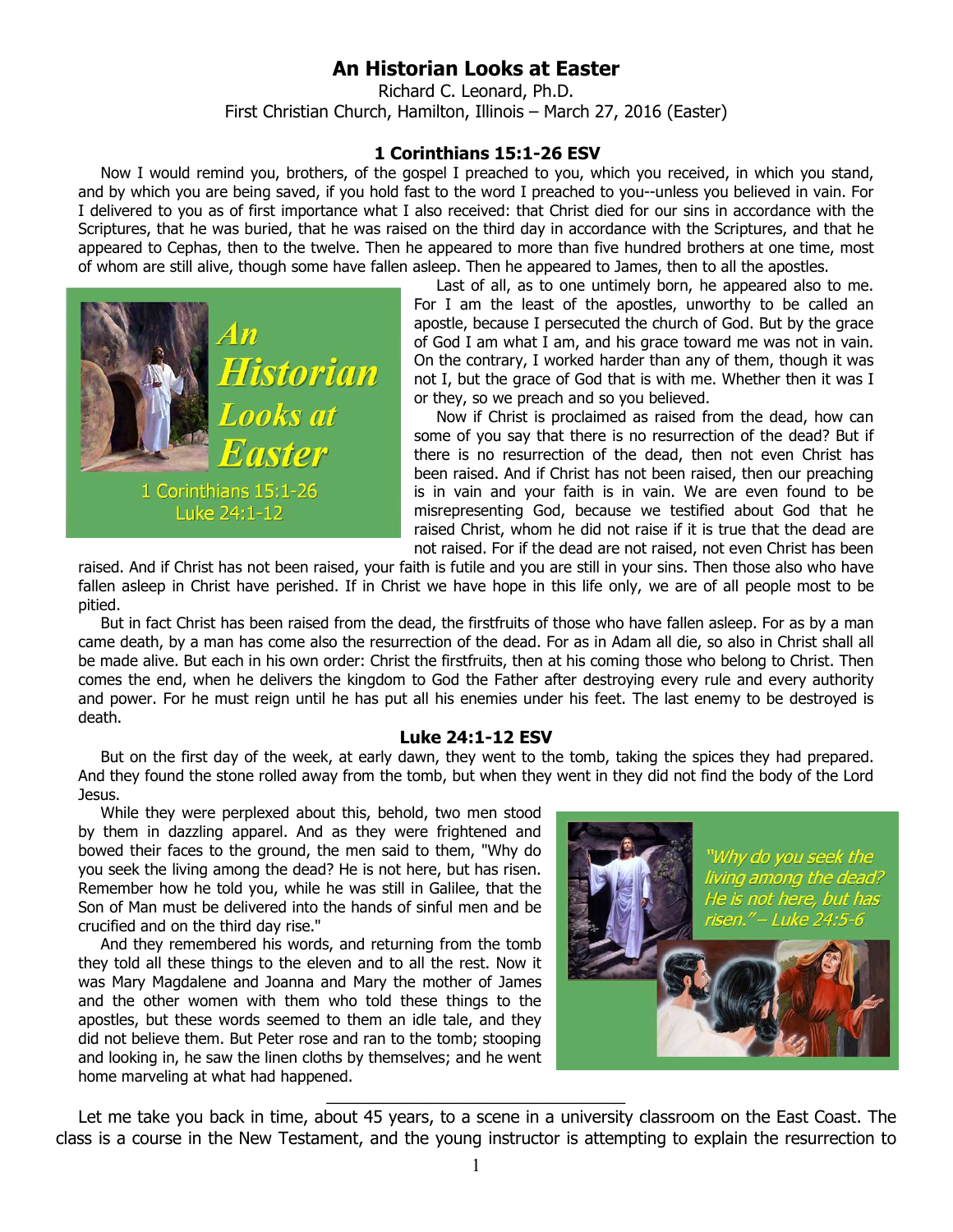his students, many of whom are Jewish and all of whom are sharp, or they wouldn't be there. The resurrection of Jesus, says the instructor, isn't really an event that took place. Instead, it's something the church began to teach about a generation after the crucifixion. When Christians gathered in remembrance of Jesus, they somehow felt his presence with them. So they began to tell stories about how Jesus was alive, after all, and eventually these stories made their way into what we call the Gospels and Epistles of the New Testament But the real resurrection wasn't something that happened to Jesus, who just died like any other man. The real "resurrection" was *the church itself*, the body of people who followed Jesus and told the stories about Jesus and what his life and teachings meant to them. That's what this instructor told his students, and nobody



objected or raised questions about his theory. It seemed reasonable enough to them, and the instructor felt that by offering this explanation of the resurrection he had made Christianity more believable to thinking people in the twentieth century.

As I'm sure you've guessed, I was that instructor. At the time I was a graduate student at Boston University in the Ph.D. program. The head of the religion department of the undergraduate College of Liberal Arts, a man named Dr. Kim, had asked me to become one of his "lecturers," as they were called  $-$  graduate students hired to teach some of his classes at, of course, a much lower pay grade than what a full faculty member would have received! I had taken a class from Dr. Kim in the Greek New Testament, so he

said to me, in his Korean accent, "You took my class, you just close your eyes, you can teach." So for several years I taught Old and New Testament to undergraduates at Boston University, and I've just related to you something of the kind of things I taught, especially about the resurrection of Jesus.

Obviously, I've changed my mind about the resurrection over the years. In those days I wasn't a believer, even though I was a Ph.D. candidate in Bible. How that ever came about, and then how I eventually became a believer, is another story and there's not time to tell it today. I want to focus, instead, on the resurrection of Jesus. If, five decades ago, I didn't believe in it, what might my reasons have been? And what might have been the reasons my students in that liberal eastern university probably couldn't believe it, either? Why don't many people — your own friends and neighbors and, perhaps, family members — believe in the resurrection today? Because, if they did, they would be here with us this morning to celebrate it, or in some other Biblebelieving church. So we're going to take a look at reasons why people reject the resurrection, and why those reasons *don't stand the test of solid inquiry*. In particular, we're going to look at historical evidence for the resurrection.

First of all, though, what do we mean by "resurrection?" Let's be clear that, for all New Testament believers, resurrection means resurrection in a body, just as the Apostles' Creed states, "I believe in the resurrection of the body." Resurrection isn't a kind of ghostly immortality, which is what Plato and other ancient Greeks believed — the idea that, somehow, the "soul" is immortal and doesn't die when the body dies. That's not New Testament belief. So resurrection doesn't mean "going to heaven," as if that's where our story will end and we'll be there for eternity. The Bible always looks to the "new heaven and the new earth" just read the final pages of the Revelation and you'll see what I mean. Resurrection is being raised to new life in a



body like Jesus in his resurrection, which we also will have when he appears upon this earth, if we belong to him. So let's not be confused about what the Bible teaches, or what we're talking about today.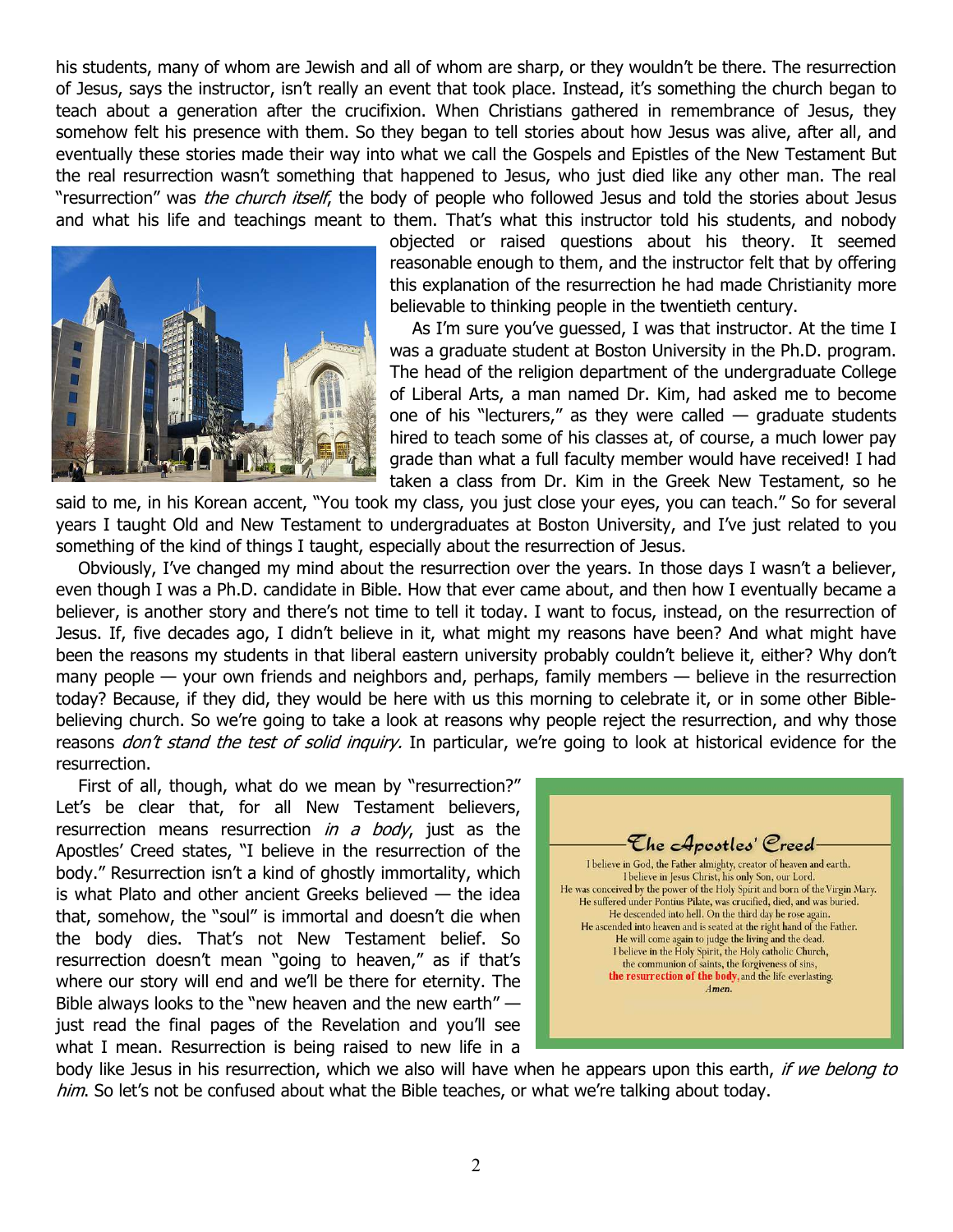# **Resurrection:**



- God is renewing his creation
- We live in Jesus until the day of resurrection
- Jesus is the
- **Messiah of Israel**
- 
- **Jesus is Lord** of all nations

What does Jesus' resurrection mean to the people who experienced it in the New Testament? Several things. It means God has begun to fulfill his plan for the renewal of his creation, which has been marred and stained by human sin and disobedience. It means that what we do to build toward God's kingdom now won't be lost, because it will come to completion in the "day of the Lord." It means the promise of life with Jesus after this life, as we await the day of resurrection. And for the earliest Christians, the resurrection means that, contrary to all previous thinking, Jesus of Nazareth is indeed the Messiah, the long hoped-for Redeemer of Israel. As Peter stated on the Day of Pentecost, "Therefore God has made him both Lord and Messiah, this Jesus whom you crucified." And, as Scripture

makes clear, if Jesus is the Messiah of Israel he is also Lord of all nations. These are the things we're celebrating today, because Jesus has been raised from the dead.

Let's have a look, then, at why the resurrection makes sense, and why objections to it  $don't$  make sense. We're going to examine the evidence, especially the historical evidence. I'm not a professional historian, but I'm relying on sources such as this book by New Testament scholar N. T. Wright, The Resurrection of the Son of God — 840 pages surveying what resurrection meant for Jews of the first century and why the New Testament accounts of Jesus' resurrection are historically reliable. Astronomer Carl Sagan famously said, "Extraordinary claims demand extraordinary evidence." That's a logical absurdity. Extraordinary claims demand the same kind of evidence as any other claim. We will examine the ordinary evidence to counter disbelief in the resurrection.

1. The unelievability objection. The first objection is that resurrection from the dead is simply unbelievable; it just can't happen. In the seventeenth century a movement began which

historians call the Enlightenment. Science, rather than religious tradition, became the norm by which all events came to be judged; and that science was limited to the world we can "see," that is, it can be detected through direct observation or with scientific instruments. "Seeing is believing," as they say. According to this worldview resurrection can't happen, and people began to say that the writers of the New Testament were gullible because they believed the unbelievable. But the fact is that the news of the resurrection of Jesus was just as

**Objections to the Resurrection** 1. Unbelievable: Resurrection can't happen.

unbelievable to his own disciples as it is to many today; Luke tells us it seemed like "an idle tale," the fantasy of some emotional women. People in the ancient world knew very well that dead people don't rise; the gospel of Jesus' resurrection went against their prejudices, just as it does ours.

Scientists are learning today that this universe we live in isn't as simple as people thought it was a hundred years ago. Do you realize, for example, that most of the matter, the "hard stuff" we deal with, is just space? That applies to our bodies, along with everything else. The distances between the atomic and subatomic particles that make up the "stuff" we see can be compared, at that level, to the distances between the sun and the planets of our solar system. But in a collapsed star, called a "black hole," all that stuff is pulled together with such a great density that even light cannot escape, and time stands still. Observations of distant parts of the universe suggest to astronomers, on the basis of gravitational effects on light, that 95% of the universe is made up of "dark matter" and "dark energy" — stuff that can't be detected by instruments. Some physicists, pondering what matter is basically made of, have come up with "string theory," the concept that

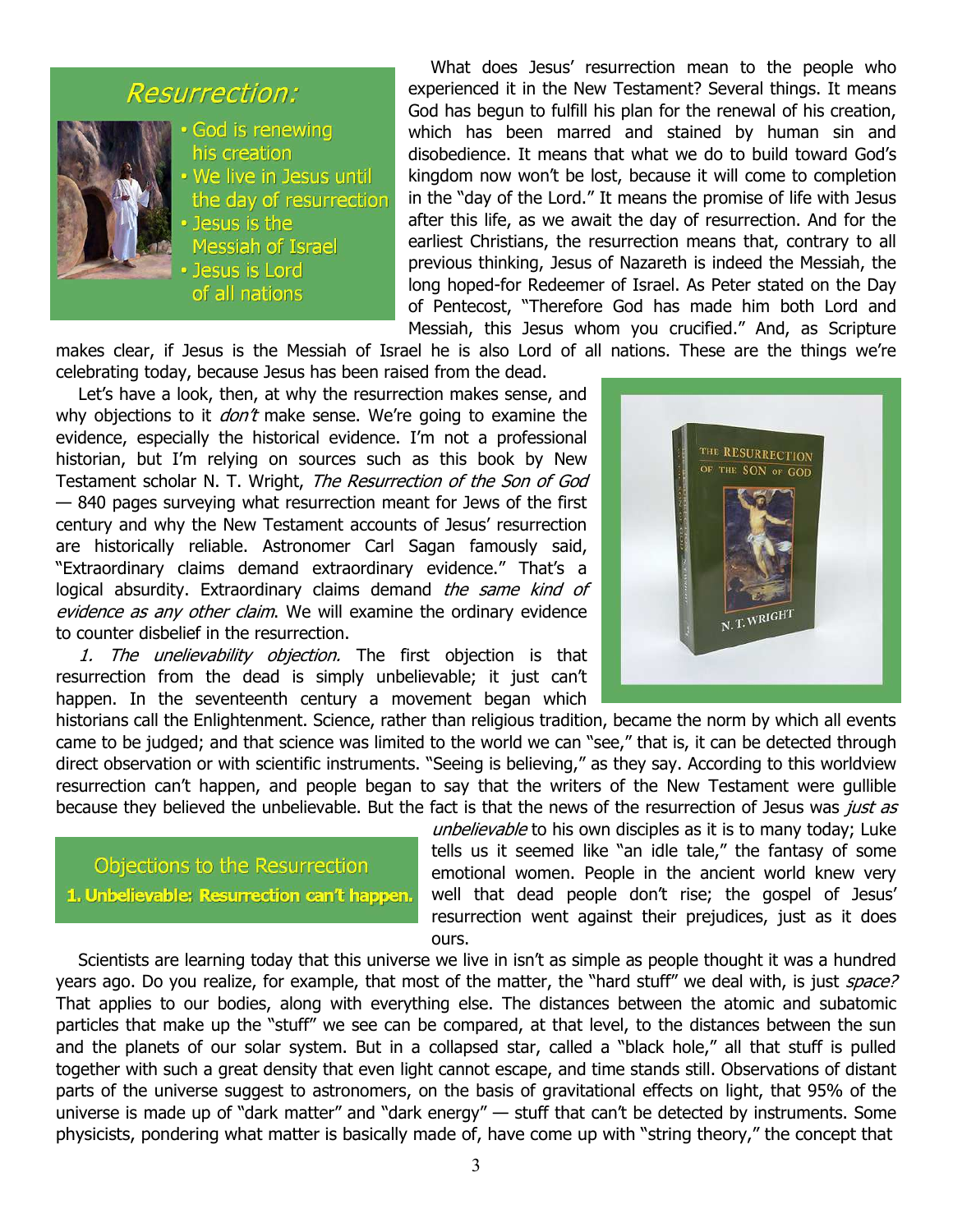the foundation of everything isn't "stuff" at all, but vibrations of different frequencies operating across as many as eleven dimensions at all points in the universe. Now, vibrations, or frequencies, are what we call *words;* if string theory is correct, everything we see about us, and we ourselves, are actually made from *words*. And if most of this universe is invisible — well, the Letter to the Hebrews states, "By faith we understand that the universe was created by the word of God, so that what is seen was not made out of things that are visible" (Hebrews 11:3). Scientists appear to be catching up with the Bible.

That's our universe; and in such a universe, who's to say what's possible and what's not? This world is a place of great



"By faith we understand that the universe was created by the word of God, so that what is seen was not made out of things that are visible." Hebrews 11:3

mystery and immense possibility. There's plenty of room for the Creator to be at work in ways we don't normally see in our limited four-dimensional space — to heal people, even to raise them up and give them resurrection bodies. To deny the resurrection of Jesus because "such things simply don't happen" isn't just unbelief; it's outdated science.

Objections to the Resurrection 1. Unbelievable: Resurrection can't happen. 2. Jesus didn't die on the cross.



2. Jesus didn't really die. A second objection to the resurrection is the argument that Jesus didn't really die on the cross; he just fainted, and the disciples stole his body so that he could reappear three days later. Such an objection hardly merits refuting. Tell me that a man nailed up to a cross, suffering the wounds, the pain, the asphyxiation, is going to be strong enough three days later to stand up, roll aside a big stone, and walk out of a tomb! The Romans knew how to kill people who got in their way; you can believe they made sure Jesus was dead, just as the Gospels tell us. This objection is similar to what Islam claims, that it wasn't Jesus who died but an imposter who took his place on the cross. So tell me the disciples, or Jesus' mother, kneeling at the

foot of the cross, didn't recognize that the man hanging there wasn't the Jesus they had known and loved! It's more believable to accept what the Gospels tell us, that Jesus died and God raised him up on the third day.

3. The "made-up story" theory. Another theory is that because Jesus had made such a strong impression in his followers, whenever they got together after his crucifixion they felt his presence so strongly that they made up the story that he had been raised, and began to announce it to others. Wishful thinking on the part of his disciples produced the accounts of the resurrection, so those accounts can't be trusted. But put yourself in the

disciples' place. You know the trouble they got into because they proclaimed Jesus risen from the dead, the Messiah of Israel, a "rival King," as it were, to Caesar. Would the apostles have made up a story they didn't really believe themselves, knowing it would put their own lives in danger? They died for their conviction that Jesus is alive; they must have been sure of their facts.

**Objections to the Resurrection** 

- 1. Unbelievable: Resurrection can't happen.
- 2. Jesus didn't die on the cross.
- 3. The church made up the story.

Jesus wasn't the only man to come forward as Messiah in the ancient world. In the hundred years on either side of his crucifixion as many as ten would-be Messiahs appeared. All were speedily put down by the Romans or other authorities. When that took place their movements died out, except in a few cases where a family member took over the role of Messiah and carried on. That could have happened with Jesus, because he had brothers who could have stepped into his place. But neither James, nor Joses, nor Judah, nor Simon, ever came forward as his replacement. Indeed, James and Jude became apostles of Jesus and wrote books in our New Testament because Jesus was their Lord. Why did Jesus' movement continue, but his family produced no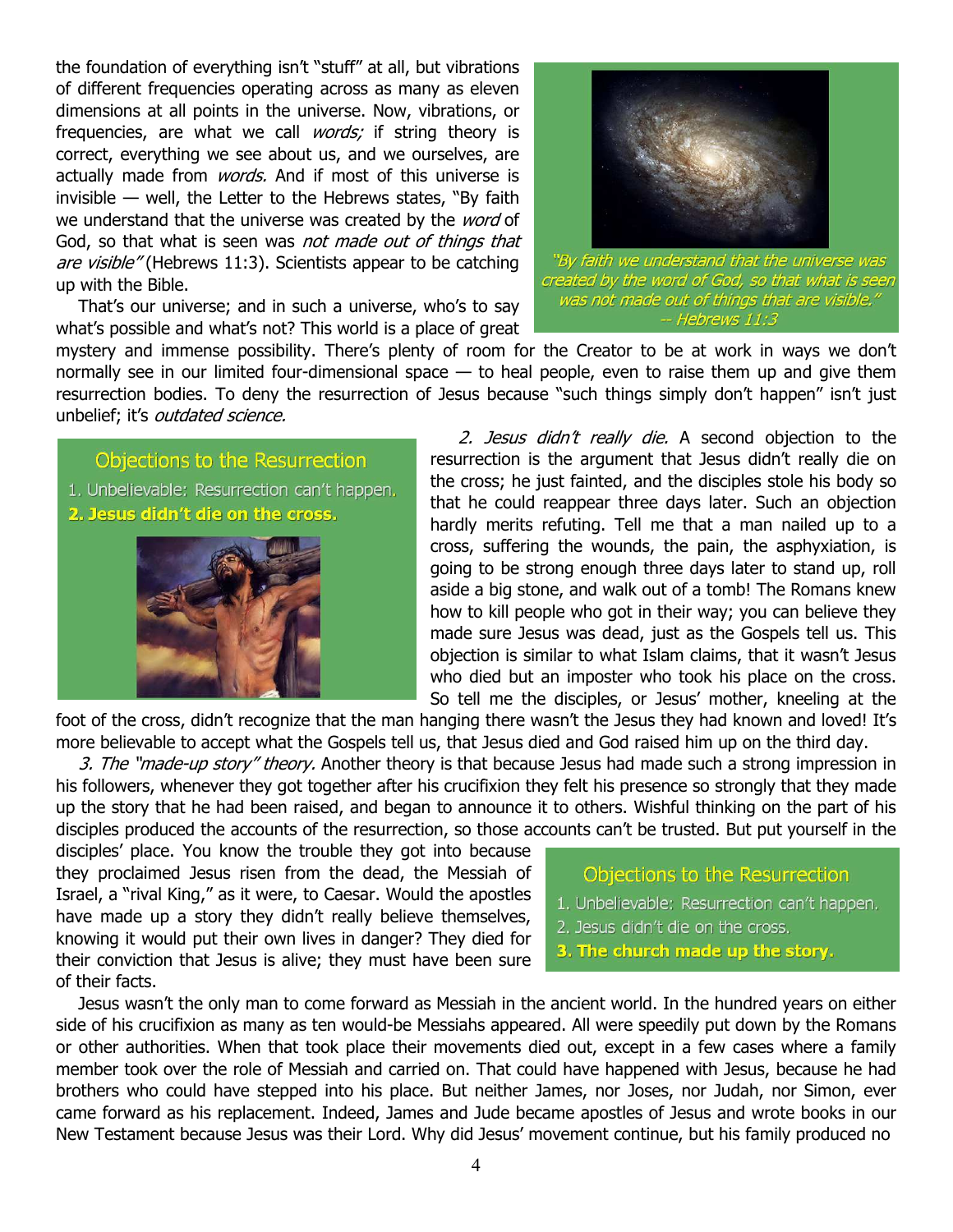

"Count it all joy, my brothers, when you meet trials of various kinds, for you know that the testing of your faith produces steadfastness. . . . My brothers, show no partiality as you hold the faith in our Lord Jesus<br>Christ, the Lord of glory." – James 1:2-3; 2:1

 successor? The logical answer is that Jesus was in fact raised from the dead, appeared to his followers, and by his Holy Spirit *continued to lead them*, right down to the present day. We're looking at history here, and history offers no room for the idea that Jesus' followers just invented the story of his resurrection, out of either delusion or wishful thinking.

4. The late-source objection. An often-cited objection to the New Testament accounts of Jesus' resurrection claims that we can't believe them because they were written much later, and they only record legends about Jesus that developed over a period of time as the memory of the original events faded. Nobody knows exactly when most of the New Testament documents were written, but a general

consensus is that the Gospels appeared in their present form from forty to sixty years after the crucifixion, after the accounts of Jesus' life had circulated by word of mouth and had been translated from the original Aramaic or Hebrew into Greek. Personally, I believe they were produced earlier, but let's accept the general conclusion that they appeared later in the first century. Is that enough of an argument to invalidate them as historical sources for the resurrection?

We need to consider the Jewish culture in which Jesus lived and taught, and within which the events we read about in the Gospels took place. It was an *oral culture*; that is, most people couldn't read or write, so

there was a great emphasis on committing things to memory. People who witnessed what Jesus did and said remembered those things and retold them, again and again. And there was a *community* of followers who remembered these things, not just an isolated person here and there; if you started to tell the story the wrong way, somebody else in your Christian group would correct you. In such an environment you couldn't just change the story, or make up something that never

### **Objections to the Resurrection**

- 1. Unbelievable: Resurrection can't happen.
- 2. Jesus didn't die on the cross.
- 3. The church made up the story.
- 4. The sources are too late.

happened, without being "called" on it. Of course, different eyewitnesses told their stories in their own way with differing details within their own Christian circles, which is why the four Gospels differ in their accounts. But that doesn't mean the events they describe never took place; just think about an auto accident case, for example, where different witnesses tell a slightly different story, but nobody denies that the accident happened.



died for our sins in accordance with the Scriptures, that<br>died for our sins in accordance with the Scriptures, that<br>accordance with the Scriptures, and that he appeared<br>to Cephas, then to the twelve. Then he appeared to<br>m of all, he appeared also to me." - 1 Corinthians 15:3-6, 8

The late-sources objection doesn't hold water for another reason. The New Testament sources for the life of Jesus are much closer to the original events than the sources for almost any event in the ancient world. Nobody doubts that Alexander the Great built up a great empire in the fourth century BC, but the earliest source historians have for Alexander was written at least three centuries later. A similar situation is true for other commonly accepted events of the ancient world, yet only for the events of Jesus' life do some people raise the objection that the New Testament sources are late!

Gary Habermas has developed another approach countering the "late sources" objection. Jesus was crucified and raised in about the year 30; how close can we get to those events? The apostle Paul, in the passage we read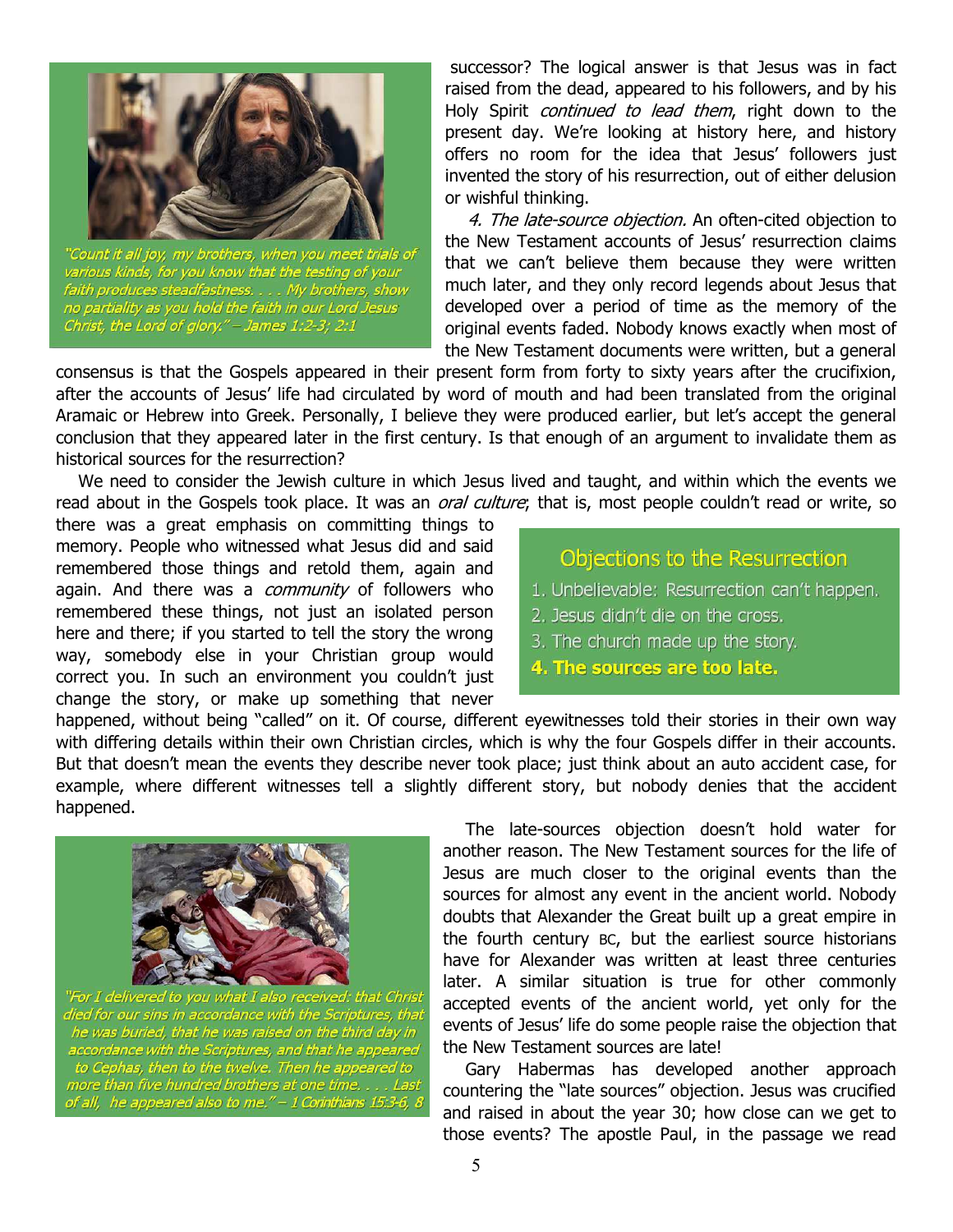from 1 Corinthians 15, says, "I handed down to you *what I received* about the resurrection of Jesus" — and then adds that Jesus also appeared to him. Paul first handed down this account to the Corinthians in the years 51 or 52. We know Paul came to Corinth at that time, because the Book of Acts mentions that Corinth's Roman governor then was Gallio, and a stone has been found there with Gallio's name and date. But Paul, himself, had to receive the account of Jesus' resurrection, and from evidence in the Book of Acts and his letter to the Galatians we know that had to happen some seventeen years earlier. Paul says he "received" the account, indicating that by the time it was given to him it had already become a "tradition" or standard account that was often retold in the church; that's what the word "received" means here, a tradition. It takes a while for such a standard narrative to develop, and this takes us back to a time within a few years, or even months, of the resurrection. Plenty of people were around, even when Paul wrote to the Corinthians, who knew what had happened and could have corrected a mistaken account. What Paul told the Corinthians about the resurrection isn't a late source at all; in fact, it's a very early source, going back almost to the event itself.

Outside the New Testament there are non-Christian sources for the Christian belief in the resurrection. The Jewish historian Josephus, the Roman historian Tacitus, and the Roman official Pliny the Younger all refer to the resurrection of Jesus as the common, established belief among Christians. It was not something they had recently made up. The idea that the New Testament accounts of the resurrection were invented and developed over a long period of time, so they can't be trusted, just goes against the evidence of history.

5. The inconsistencies objection. Finally, let's look at the argument that says the Gospel accounts of the resurrection can't be trusted because the details they present are inconsistent. Yes, the details do differ, just

as the testimony of several eyewitnesses to an accident might differ. How many women went to the tomb on Easter morning? How many messengers, or angels, told them Jesus had risen? (And, by the way, if you were going to invent a story that Jesus rose from the dead, you would never let on that women were the first witnesses, because in that culture women weren't considered credible witnesses.) Did the disciples run to the tomb to see for themselves, or did Jesus meet them on the way?

The Gospels tell slightly different stories, and we've already discussed why this is so. But consider the alternative: what would an historian think, today, if we had only one Gospel, one "standard" history of those events? Remember what the Soviets did to rewrite history, and how revised history is being taught in our schools today to

# Objections to the Resurrection

- 1. Unbelievable: Resurrection can't happen.
- 2. Jesus didn't die on the cross.
- 3. The church made up the story.
- 4. The sources are too late.
- 5. The resurrection account are inconsistent.

exclude the role of Christianity in shaping the life of our nation. When we find a standard, "official" history with no inconsistent details we know the history is suspect; someone in control has "scrubbed it" and established a "party line." The church didn't do that with the Gospels; it allowed them to stand as original witnesses. Their differing details show that their sources are original, and go back to a time before a "party line" could be established.

# **Objections to the Resurrection**

- 1. Unbelievable: Resurrection can't happen.
- 2. Jesus didn't die on the cross.
- 3. The church made up the story.
- 4. The sources are too late.
- 5. The resurrection accounts are inconsistent.
- 6. Volitional doubt: Some just don't want to believe.

6. Volitional doubt. We've looked at five objections to the truth of Jesus' resurrection: (1) resurrection is unbelievable, it can't happen; (2) Jesus didn't really die on the cross; (3) the disciples just invented the resurrection by wishful thinking; (4) the sources for the resurrection are too late; and (5) the accounts of the resurrection are inconsistent and, therefore, not trustworthy. I believe we've presented a reasonable answer to each of these arguments. But the fact is that none of our reasons will make any difference for someone who just doesn't want to believe Jesus lives today. Most people's doubt about